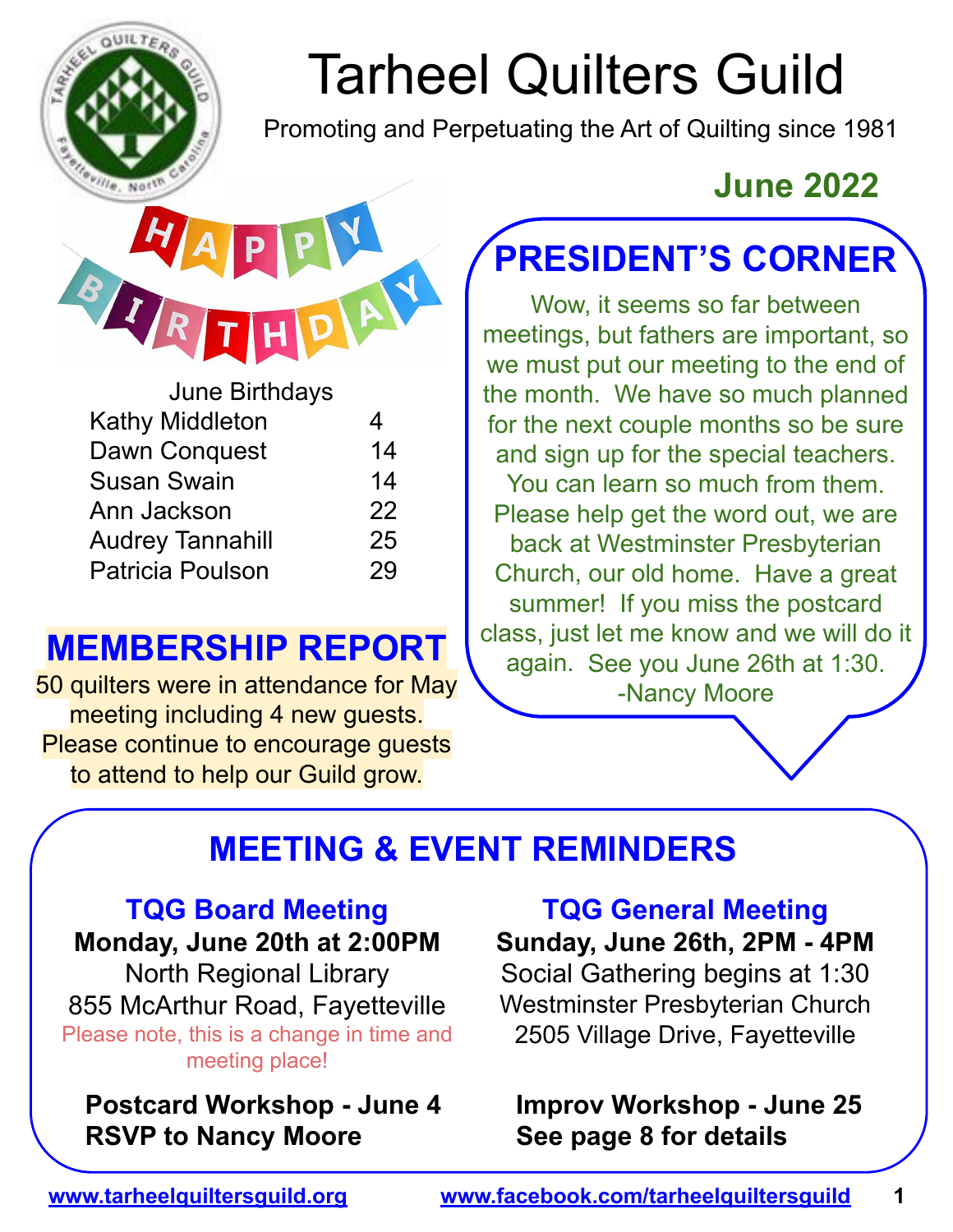TQG Promoting and Perpetuating the Art of Quilting Since 1981………………...June 2022



#### **Treasurer's Report**

Our checking account balance is \$10,357.47 and the CDs balance is \$18,154.22 for a total of \$28,511.69. Reimbursement forms are available here or paper copies are available at the meetings. Please send any requests for reimbursement to

either:

Rhonda Gooding 3517 Birkdale Court Fayetteville, NC 28303 or

Tarheel Quilters Guild PO Box 36253 Fayetteville, NC 28303



### **Block of the Month (BOM) Updates**

First, I have to apologize for not making it to the May meeting. One of my tires went totally flat on the way to Guild. The lug nuts were on so tight that we couldn't get the tire off to put on the spare and had to drive through Fayetteville to an open tire shop – it took the whole afternoon.

Back to the Block of the Month – did you know that there are at least 8 ways to make Half Square Triangles (HST) according to Harriet Hargrave (Quilter's Academy- Vol. 3 Junior Year) – and I know at least one more that isn't in her book. I write the instructions on how to make an HST using the Sew and Slice method in the BOM patterns. If you have a quarter inch foot with a side

guide, you may want to Slice and Sew instead; the square you start with is the same size. This month I've also included the measurement for using the EZ Angle ruler. This month's block, Five Patch Star, requires 8 HST. If you would like to try making 8 at a time, check out https://chezstitches.blogspot.com/2014/05/the-magic-8 revisited.html.



The finished size of the HST in the BOM is 2" (trim unfinished HST to 2  $\frac{1}{2}$ "). Pat Poulson, BOM Coordinator